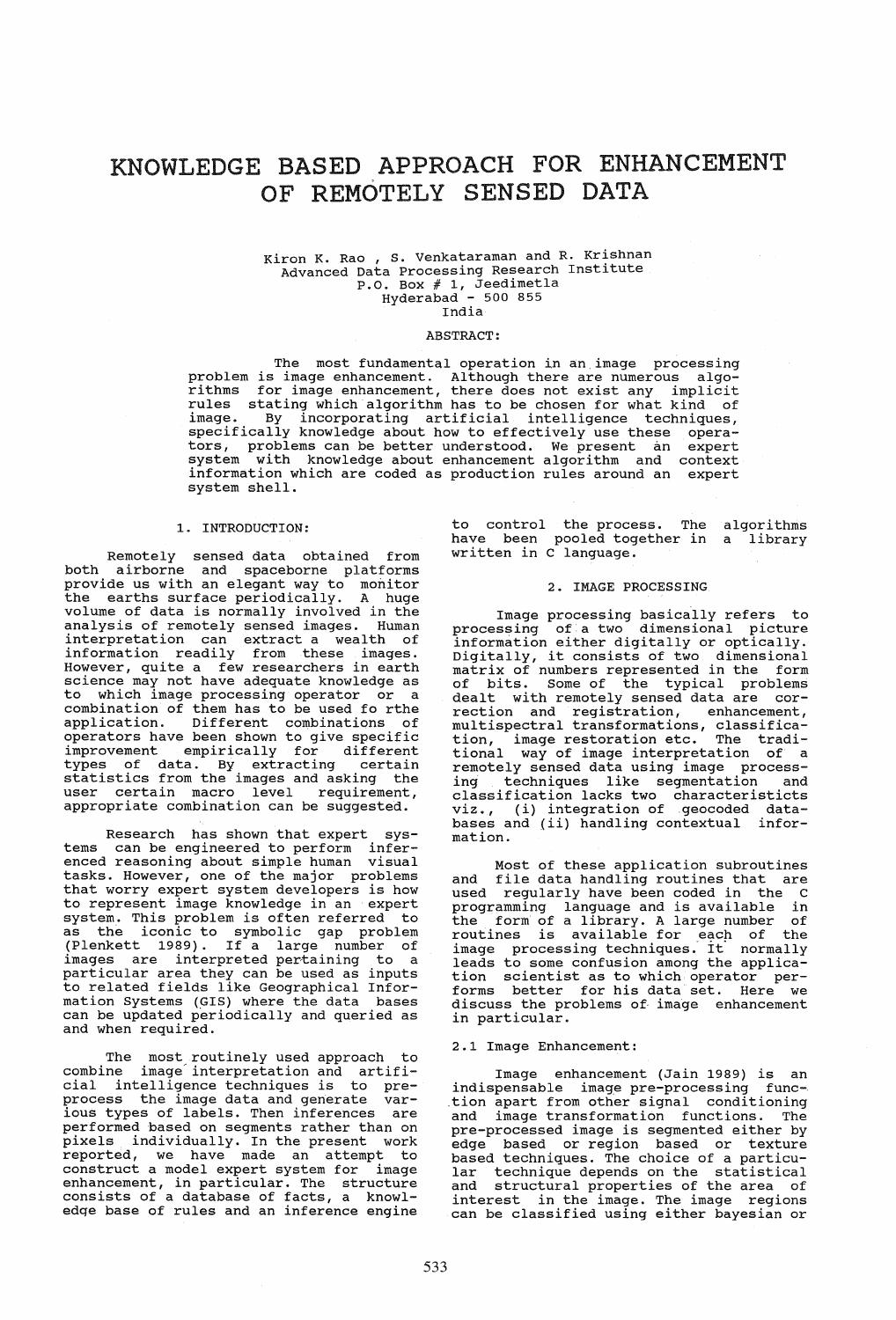Fisher linear discriminant techniques. This gives the overall picture of what goes on in any image analysis problem using a set of IP tools.

Enhancement is performed in order to improve the basic appearance of the image and make it suitable for interpretation. There can be different approaches to achieve it, which includes manipulation of the histogram, reduction of noise, crispening and sharpening the edges. Since the final decision has to be made by the interpreter, frequent interaction with him is required. Histogram stretcbing is one of the most widely used functions for image enhancement.

The results produced by one may not be suitable for the other. Hence if the be suitable for the other. Hence if the<br>system is capable of obtaining the image<br>statistics by default stretching the statistics by default stretching the<br>image, it will reduce discrepancies. Once statistics by default stretching the<br>image, it will reduce discrepancies. Once<br>a suggestion/advice has been made by the a suggestion/advice has been made by the<br>system it is up to the user to accept it<br>or modify it. The portion of the expert system that performs the enhancement is in two modes. One is the manual mode, where the user is free to do whatever transformation is available and the other is the expert mode. Here the system first provides a default enhancement.

Here we discuss only those approaches where the histogram of the image is manipulated to achieve contrast enhancement. Histogram, provides us with an idea about the distribution of the various gray levels in the image. Histogram of an image can have different shapes viz. symmetric, left skewed and right skewed. The decision qf low level parameters are the skewness and the kurtosis values. By making the histogram to occupy the whole dynamic range the contrast of the image can be improved. The number of peaks and valleys in a histogram determine the modes in a histogram. Multimodal histograms have to histogram. Multimodal histograms have to<br>stretched in a piecewise manner in order to produce a sensible output.

Some typical types of histogram fig. (1a - 3a) and its corresponding modifications are shown in Fig(1b - 3b).

2.2 Expert System (ES) for Image Processing(IP) :

The requirement to integrate both<br>Irative contextual information and declarative contextual information and procedural low level IP function can be best handled through expert systems.

There are a number of papers dealing with (McKeoun 1985), (Hayes-Roth 1983) (Gilmore 1991), (Nazif 1984), Swain 1980),<br>(Showengerdh 1989) the combined use of contextual and statistical and structural data. These expert systems help in the selection of tools from the IP tool box.

Most of them have used the procedural language itself to club contextual infor mation with the statistical figures (histogram parameter) of the image under consideration for the choice of IP opera-tor. In this work we have used an expert system shell, Level 5 object under DOS,

working in MS windows environment to handle the knowledge of the contextual information and statistical parameters of the image. The appropriate algorithm for image enhancement coded in "C" is activated through the expert system on the image. The block diagram is shown in figure  $(4)$ . The shell has capabilities for passing and receiving parameters to a third generation language like "C".

2.2.1 Level 5 Object Expert System Shell:

Level 5 object (Level 5 Users Guide 1990) is an object-oriented expert system development and delivery environment. It provides an interactive, window based user interface integrated with Production Rule language (PRL) also is an application development environment that combines expert system technologies, OOP, RDBMS models, hypertext capabilities, CASE and graphical development and debugging tools. It encompasses the scope of modern application development from rapid prototype to large scale systems development and maintainence.

### 2.2.2 Knowledge representation:

In totality any image analysis problem has four distinguishing elements: the remotely sensed data; the geocoded database, the contextual information and the image processing tools. In a image processing environment contextual information about a particular object in a scene (image) is a difficult problem to be represented using the all well known paradigms of knowledge representation. viz. as rules or as frames (objects) or any combination of them.

Contextual information is highly declarative in nature i.e., it tells us about "what" of an object. On the other hand image processing algorithms are<br>highly procedural i.e., "how" to extract certain features from an image. There is a missing element between contextual informissing element between contextual infor-<br>mation and image processing algorithms.<br>The missing element is how to combine or The missing element is now to companie intelligently blend contextual and image<br>intelligently blend contextual and image<br>processing tools. The knowledge based processing tools. The knowledge systems can fill the missing gap.

The contextual information (declara-tive knowledge) about the object in the image and its associated objects is represented in the object oriented representation paradigm. Production rules with both conjuction and disjunction combination are formed using the class-object-property structures of the object and its surroundings. The authors found that in representing knowledge about any image<br>representing knowledge about any image<br>none of the usual paradigms of knowledge none of the usual parauigms of Knowledge<br>representation is sufficient. It is very hard to code the complete information about an object and its associated structures in terms of production rules and objects.

Presently we have found a novel way to solve this problem. We found that a intelligent blend of objects,production rules and hyperegion techniques is a more complete paradigm for knowledge representation. The results of which will be discussed elsewhere.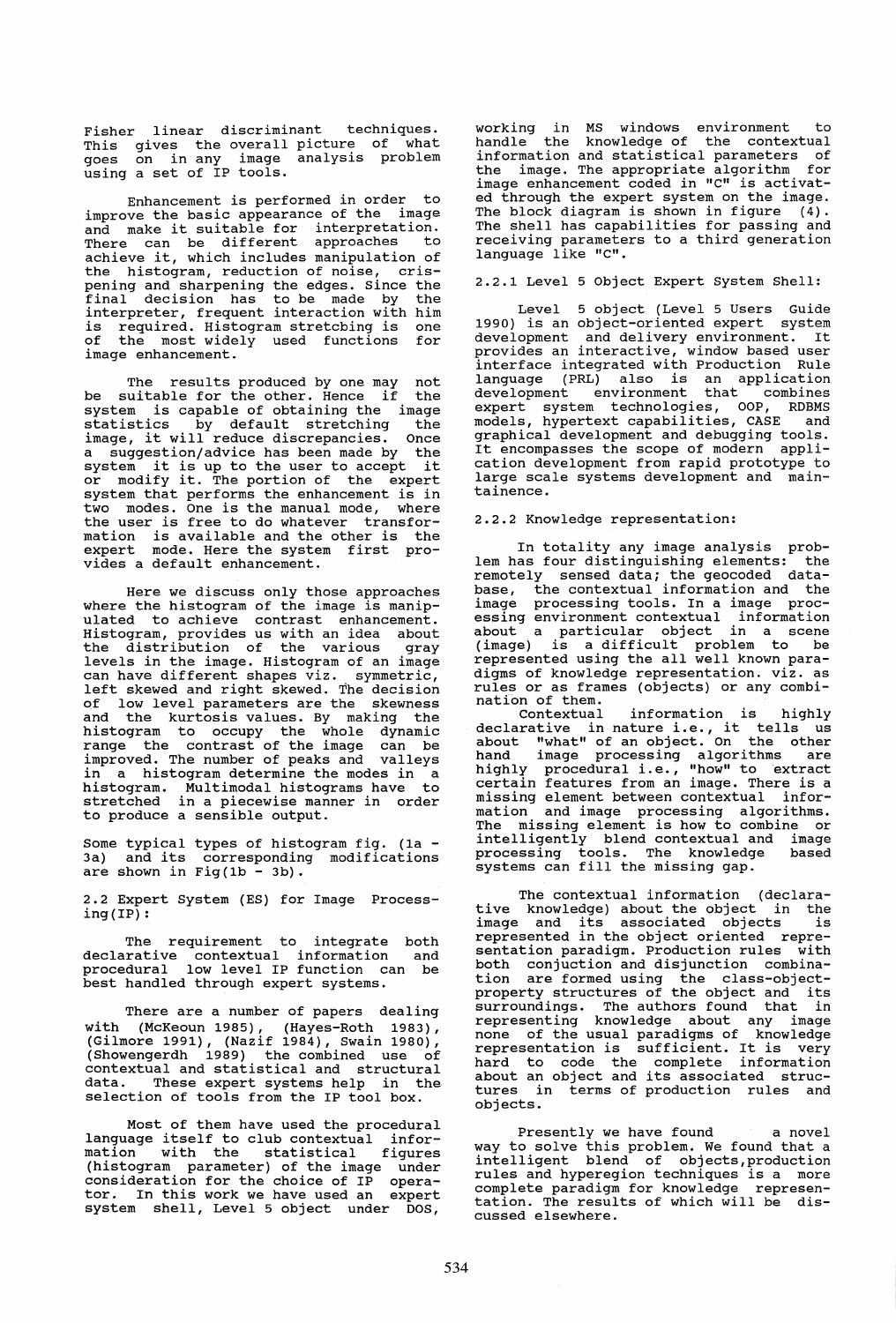

Fig. (la - 3a ) Shows typical types of histograms obtained from satellite images.

Fig. (lb - 3b) Shows the corresponding default stretchings

#### 2.2.3 Inference Mechanism:

The inference strategy followed is purely forward chained (data driven). From the histogram of the image the statistical parameters like skewness, kurtosis and entropy are clubbed with contextual information queried. to the user to perform a mention particular kind of image enhancement algorithm. Confidence factors are attached to the contextual information facts wherever possible. Ancillary information like the sensor details, resolutions, scale, time of day reason about the particular<br>image is being taken care of as a part of image is being taken care of as a part of<br>contextual information.

#### 3. VALIDATION:

Validation tests of the ES rules against several chips; 1 (512 x 512) of various SPOT scenes. The validation required veri-<br>fication that the system is reaching the fication that the system is reaching correct image processing operator based on the statistical figures out of histogram of image and the way the user answers the contextual information queries.

## 3.1 Application Details:

Typical skeleton of the Production Rule Language(PRL) that gets created out of the Level5 object Expert system shell<br>of the application is shown below. Only the application is shown below. two rules depicting the Class-Object-Attribute way of knowledge representation are shown here. They incorporate contextual information and the histogram parameters. The external program activation and parameter passing and receiving are highlighted in these two rules. The complete expert system developed contains about thirty explicit rules for narrowing down the choice of selection of the appropriate histogram modification technique.

CLASS image WITH context1 SIMPLE WITH context2 SIMPLE WITH context3 SIMPLE WITH context4 SIMPLE WITH nkurt NUMERIC WITH nskew NUMERIC WITH analysis SIMPLE SEARCH ORDER CONTEXT RULES DEFAULT WITH read SIMPLE

ATTRIBUTE Bimodal Stretch SIMPLE SEARCH ORDER CONTEXT RULES DEFAULT ATTRIBUTE compute histogram SIMPLE SEARCH ORDER CONTEXT RULES DEFAULT

INSTANCE the application ISA application WITH unknowns fail := TRUE WITH threshold := 50 WITH title display := sample title display WITH ignore breakpoints := FALSE WITH reasoning on := FALSE WITH numeric precision := 8 WITH simple query text := "Is it true that: is of \* WITH numeric query text  $:=$  "What is(are): \* WITH string query text  $:=$  "What is(are): \*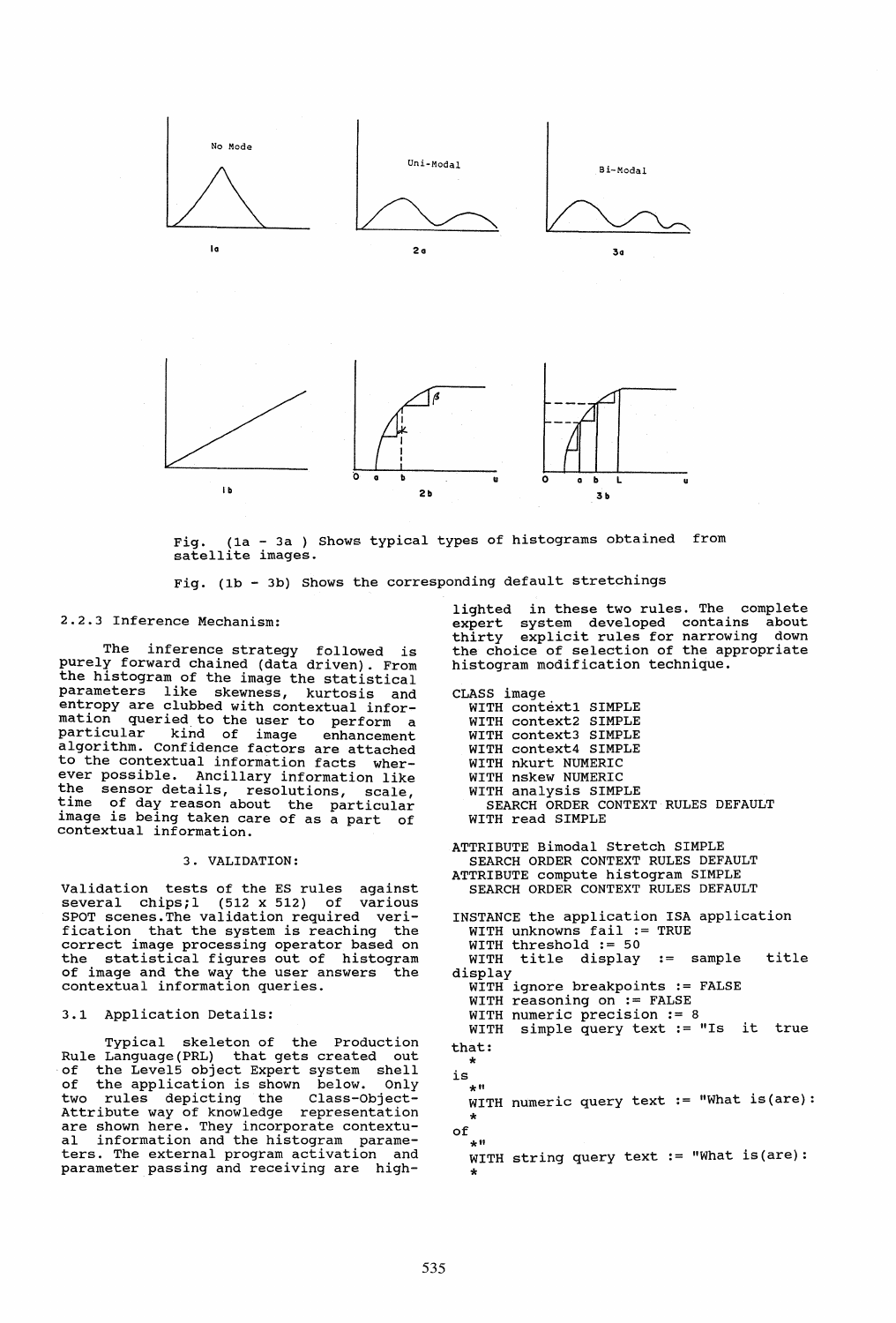

Fig. (4) Expert System Architecture

of  $\star$  H WITH time query text := "What is (are): of  $\pm$  H **WITH** "What interval query text :=  $is(are):$ of  $4.11$ WITH compound query  $text$ := "What  $is(are):$ of  $+11$ WITH multicompound query text := "What  $is(are):$  $of$ .<br>\* 11 WITH demon strategy IS fire first INSTANCE sample title display ISA display WITH wait := TRUE<br>WITH delay changes := TRUE<br>WITH delay changes := TRUE WITH items  $[1]$  := textbox 9 INSTANCE textbox 9 ISA textbox WITH location := 41,39,371,192 WITH justify IS left<br>WITH font := "System" WITH frame := TRUE WITH SCroll := FALSE<br>WITH SCroll := FALSE<br>WITH text := "Typical skeleton of the Production Rule Language (PRL) ."

RULE choosing Bimodal stretching algorithm IF image.context1 AND image.context2 AND image.context3 OR image.context4 image.nkurt > 2.8 AND image.nkurt < **AND**  $5.0$  $image.nskew > 0.2$  AND  $image.nskew \leq$ **AND**  $1:2$ THEN Bimodal Stretch AND ACTIVATE "IPU, SERVER, BIMODAL. EXE" AND image.analysis RULE computing the histogram IF image.read THEN compute histogram<br>AND ACTIVATE " IPU, SERVER, HIST. EXE" RECEIVE image.nskew<br>RECEIVE image.nkurt  ${\tt END}$ 4. CONCLUSION:

The automated mode of IP operator selection work exemplified by this ES development will minimize human labor-intensive and varying skill-level elements in image<br>processing applications. Resulting systems should be beneficial for analysis of<br>remotely sensed data. Personnel without<br>specialised academic training will be able to perform image processing tasks.